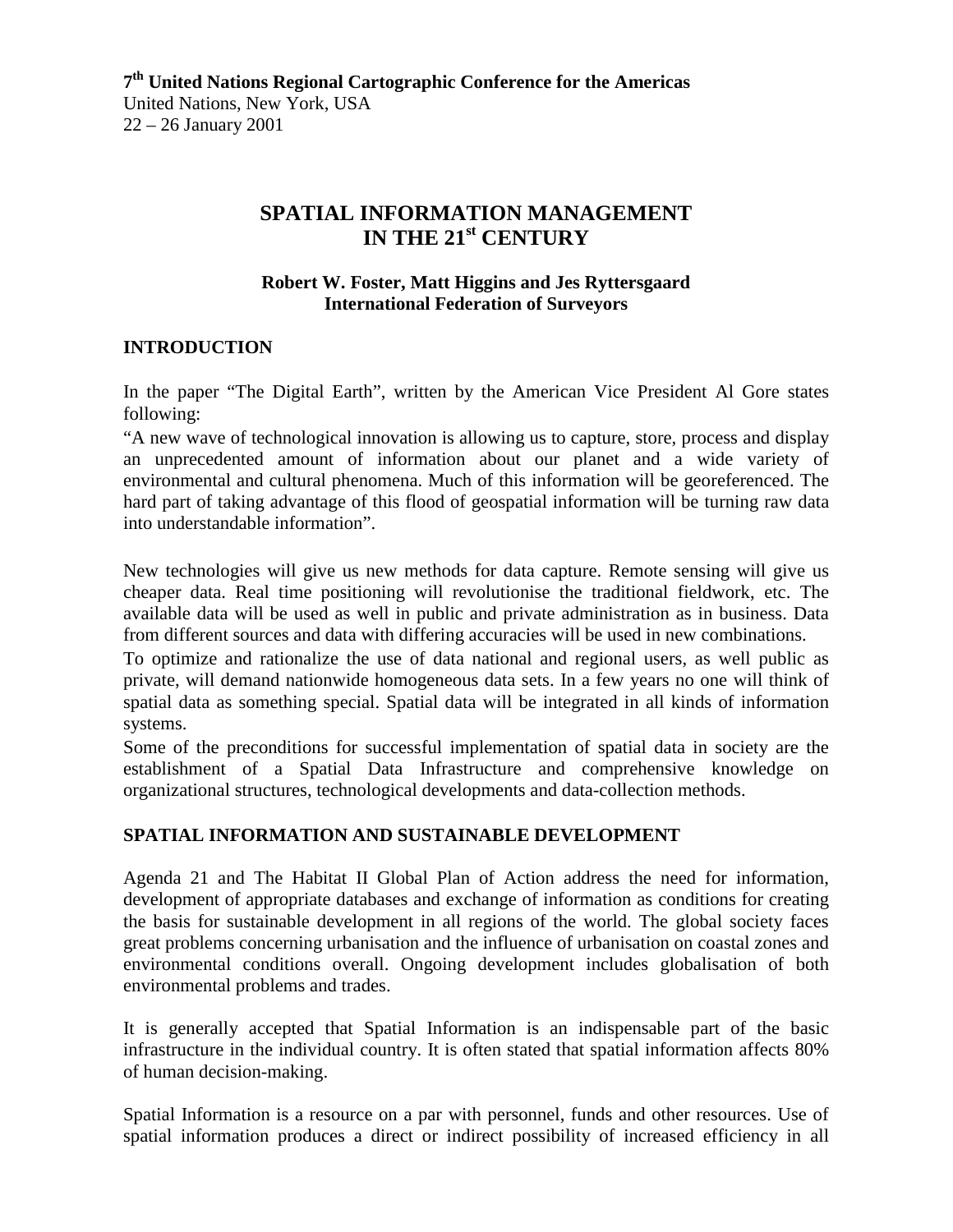sectors of public administration, in the political decision-making process as well as in the private sector.

Regardless of the stage of development, there are innumerable applications for spatial information. The following are some examples of major, but also very different, areas of application:

- transportation infrastructure in a region,
- health monitoring programmes,
- cadastre projects,
- land management and spatial planning,
- socio-economic issues,
- monitoring of environmental issues
- environmental impact assessment
- conservation projects,
- natural resource management.

This variety of applications suggests that users will have very different backgrounds. There will be a need for comprehensible instructions on the possibilities and limitations of data from the individual data collections and there is a need for user-friendly, efficient distribution systems.

Spatial Information Management becomes an important discipline in both developed and developing countries and in countries in transition.

### **SPATIAL DATA INFRASTRUCTURE**

Administrators and politicians are beginning to recognise spatial information as well as a national resource as a part of the basic infrastructure that needs to be efficiently co-ordinated and managed in the interest of the nation. It is important to develop policies for standardisation, legal aspects, pricing, distribution, etc.

Spatial Data Infrastructure is conceived to be: *an umbrella of policies, standards and procedures under which organisations and technologies interact to foster more efficient use, management and production of spatial data.*

FIG Commission 3 has, on the background of the recent developments, gathered the following experiences and visions on spatial data infrastructure.

### **Experiences**

- National Spatial data Infrastructure (NSDI) is an asset for all nations in general. It should be considered as a key part of wider infrastructure assets such as roads, telecommunication networks etc.
- Establishing of a Spatial Information Infrastructure demands co-operation/partnership between the public and the private sectors and amongst the variety of professions involved.
- Given the complexity of existing institutional structures, one can expect conflicts when seeking co-operation in NSDI strategy formulation and implementation.
- NSDI can proceed even if a formal policy document (top down approach) does not exist. It is possible to proceed with certain operational level activities (bottom up approach)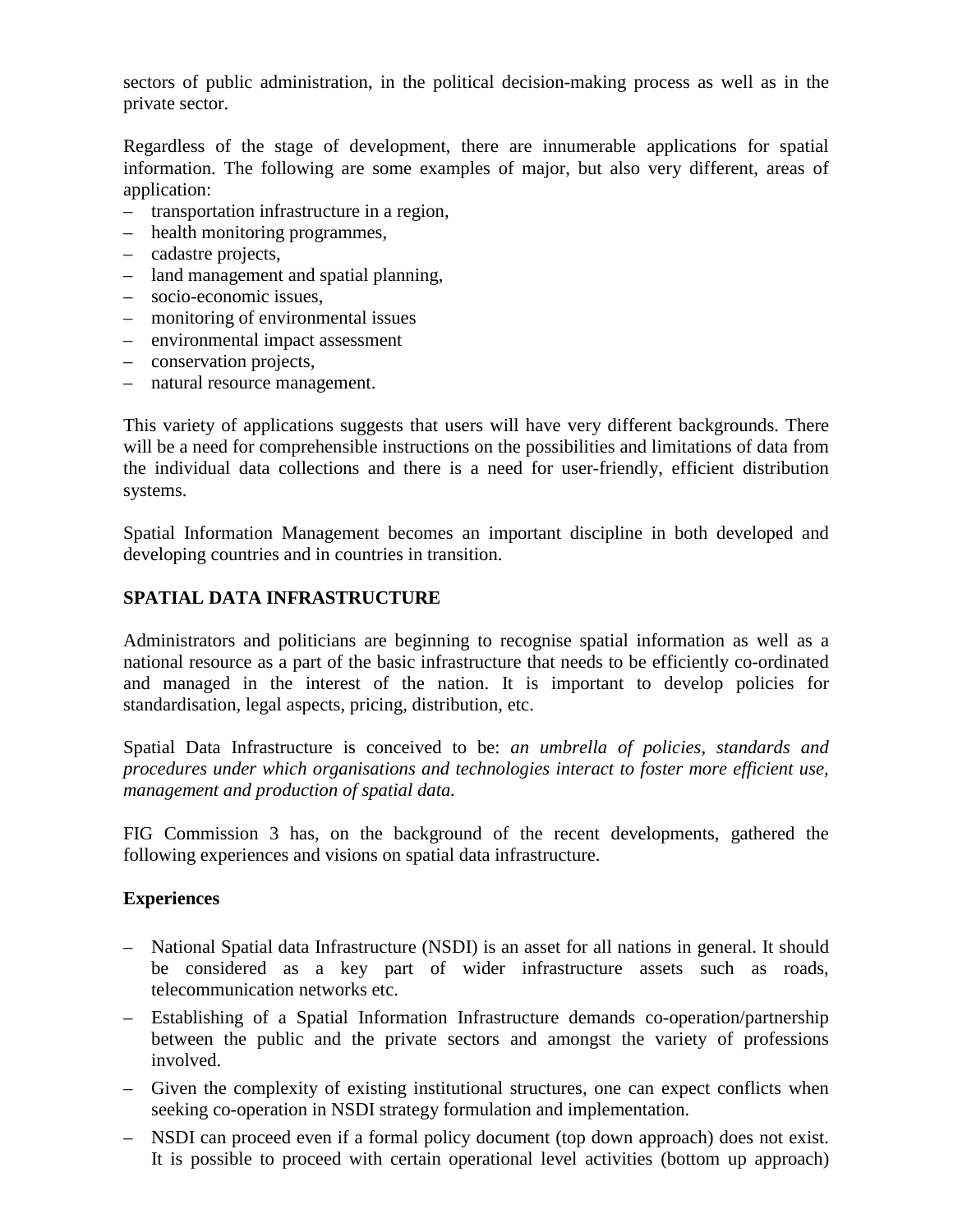while the policy is being formulated. These activities can themselves drive and encourage policy.

- Every NSDI will be different, depending on cultural needs, social evolution, economic reality and national ambitions. The environmental framework and the market demand will shape the most appropriate SDI.
- NSDI policy must be flexible to address rapidly changing needs and wishes of the users and adapt to changing technologies.
- Varied applications and services through a project-oriented approach will bring reality to a NSDI. An over-emphasis on data acquisition, without a market linked application, will not provide any momentum for further development.
- Visualisation, modelling and analysing activities will be the focus of value-added services in the years to come.

# **Visions**

- Cadastral, topographic and thematic datasets should adopt the same overarching philosophy and data model to achieve multi-purpose data integration, both vertically and horizontally.
- To be able to integrate and share data we need to focus on research to understand and resolve semantic differences in data.
- To be able to offer the different users (institutional as well as private) the full potential of spatial information independent of space and time, the full range of spatial data, actual as well as historical, should be made accessible and available
- Alternative possibilities for the presentation and interpretations of spatial information, including integration of knowledge, should be considered.
- The commercial and contractual frameworks for co-operation and the associated business models will be key issues in the further development of NSDI.
- To be able to adapt to the e-market rethinking of pricing, rights and access to data is necessary.

# **ORGANISATIONAL ISSUES**

For a long time, EDP was used primarily to automate known working processes. With the available information technology, it is now realistic to reassess working processes and cooperation models. Now it is possible to create models across the existing administrative borders, as well as across borders between the public and private sectors.

Information technology makes it possible to separate authority from administration. It is possible to outsource parts of the public administration, and to involve the private sector in the establishment, operation and updating of the basic geographic and alphanumeric data collections.

Introducing information technology is so crucial to an organisation that the responsibility for the implementation has to be deeply rooted in the top management.

Unlike other resources, spatial information does not suffer any wear from repeated use. Different investigations show that the real benefit of investments in spatial data increases dramatically with the multiple use of data.

Multiple use demands co-operation between the primary user and other possible users on common data models. Object definitions, common identification, keys, even agreements between agencies will be required.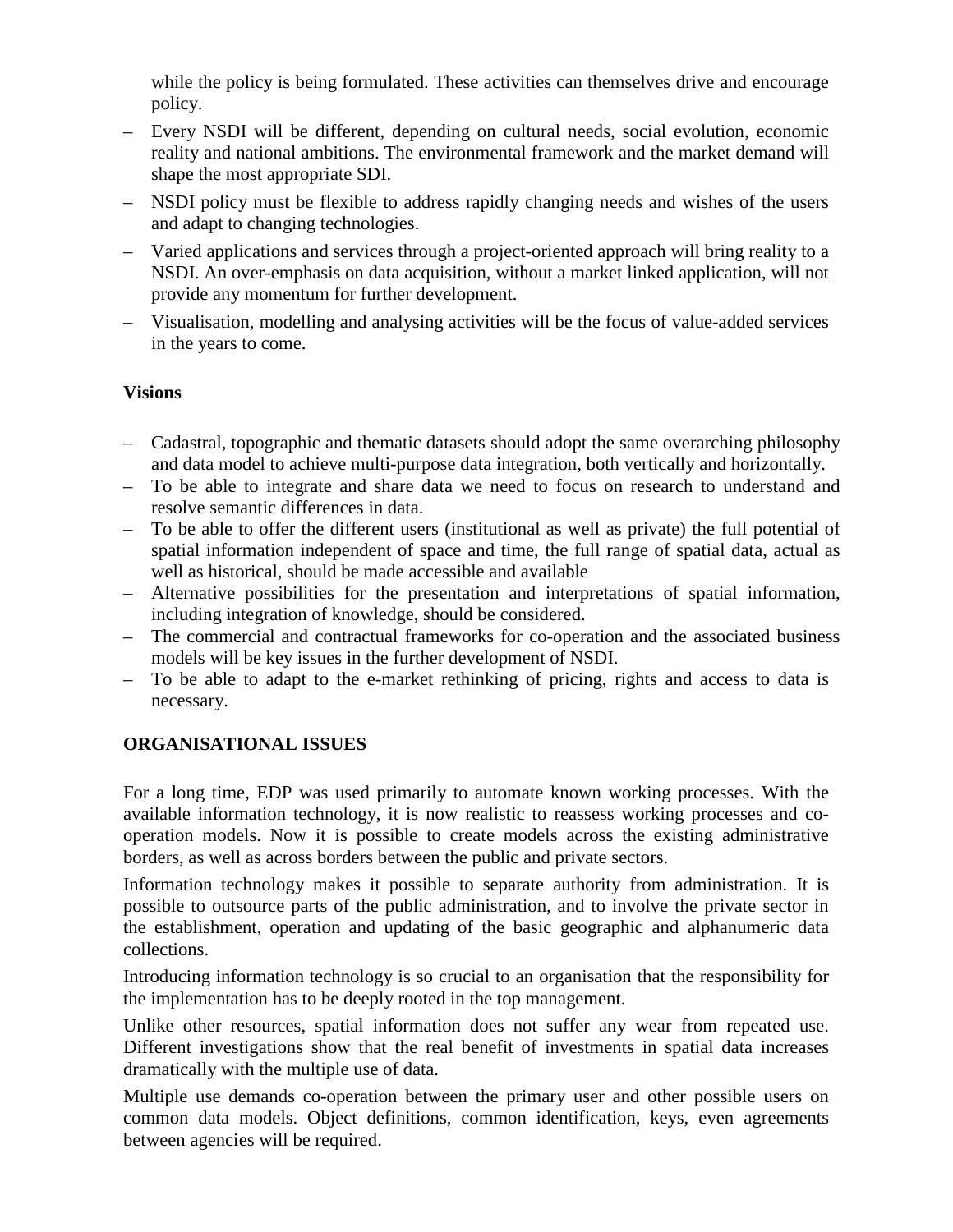With the modelling, analysis and visualisation possibilities inherent in even cheap GIS solutions, it is now possible to present plans, solution proposals, etc. in a form which does not require great reading skills. It is becoming possible to involve citizens even if they lack the requisite educational background.

The use of spatial information creates transparency in the decision-making. At the same time this implies better service for politicians, NGOs and citizens, and efficient support for the democratic process.

Information technology offers many possibilities for establishing efficient communication and distribution of information. This also applies in those parts of the world where the general communications infrastructure is developed only to a limited extent.

With Internet technology and by using the world wide web, it is possible, at the same time, to create cheaper solutions at national level and to open up existing data collections to the outside world.

# **THE EDUCATIONAL CHALLENGE**

Developing countries as well as countries in transition are facing problems such as capacity building and the lack of a developed private surveying community. Often they experience an intensive brain-drain.

In this way the individual country becomes very dependent on international consultancies and contractors, and it is nearly impossible for surveyors to establish the basis for sustainable business.

Education is a problem. It is urgent to establish sufficient possibilities for education and training on all professional levels.

Hitherto it has been necessary to send key employees on training and education stays in donor countries, at international training centres, for instance.

The new technology offers completely new possibilities for training and education. Distance learning and distance training are becoming important strategic parameters in developing countries. It is now possible to offer training and education on site at all levels with whichever specialists might be required. This will minimise implementation time. At the same time, it will be possible to be less dependent on key persons because it will not be costly to involve more employees in the training and education. The individual country should be very much aware of the distance learning activities e.g. in some of the former eastern European countries.

The traditional employee with a medium or high level education in geo-related issues does have a comprehensive knowledge on IT and informatics, cartography, photogrammetry and surveying.

At the same time there is a need for employees with new qualifications such as management, standards, data models, meta data, access to data, infrastructure architecture, intellectual property right, copyright, prizing of data and organizational developments. There is a need also for knowledge on analyzis, modelling, visualization and visual communication.

# **TECHNOLOGICAL DEVELOPMENTS**

Information technology plays a very important role as a tool for use and integration of data both at local and national levels. It is used to create a model of a part of the world which in turn is used for manipulation, analyzis and visualization purposes.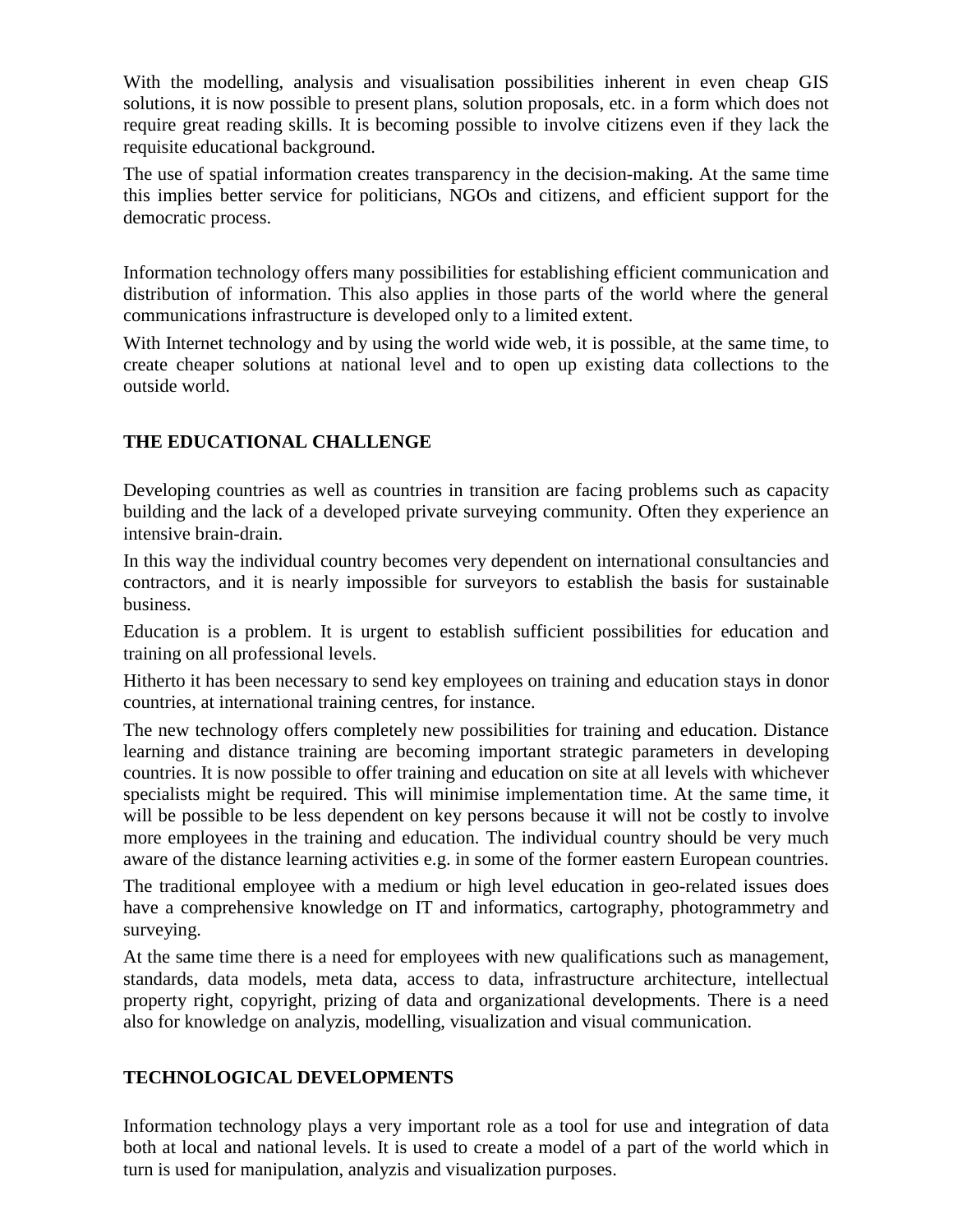For a long time cost-intensive technology has been a barrier to effective utilisation of information technology. Today the tools are cheap mass-produced hardware and standard software like databases and spreadsheets.

This trend towards cheaper, simpler solutions is continuing. With Internet and intranet technology it is possible to make data and information available inexpensively to both traditional users and new groups of users, including individual citizens. Internet technology makes it possible to open up traditional archives to interested users. Web-GIS in which the users handle geographic information using standard Web browsers is a reality.

## **SPATIAL DATA AND SPATIAL INFORMATION**

High costs are involved in the establishment and maintenance of the necessary spatial data; many people are endeavouring to utilise alternative methods for collecting data and to use other data types.

To facilitate and minimise costs in connection with changes in technology it is essential to use robust data models and as far as possible it is best to base developments on internationally approved or de facto industry standards, data-exchange formats, and so on.

The costs are dependent on the level of ambition. On account of both the high initial costs and the long implementation periods, in a preliminary phase it is an idea to divide the future use of spatial data and spatial information into three groups: planning, administration and projects.

For planning purposes, low-cost and short production time is more important than accuracy and completeness. For administration, the focus is on the completeness of specific themes or objects and on the possibilities for updating. Project data is normally characterised by high demands on accuracy and the content of specific details. In contrast to administrative data, planning and project data has a limited lifetime.

### **SPATIAL INTEGRATION**

The capabilities of data collection technologies along with the demands of GIS and the extension of SDI concepts will require high levels of spatial integration. However, it is difficult to predict what other data a user may want to integrate. Therefore, data itself must be as "integratable" as possible by being in a common reference system and to a known quality.

### **INTEGRATION OF TECHNOLOGIES**

The digital nature of the technologies will enable them to be integrated to mitigate each other's shortcomings. This can already be seen at several levels. At the international level we see collocation of various complementary observation techniques such as very long baseline interferometry, satellite laser ranging, absolute gravimetry, high precision tide gauges and satellite positioning. So called mobile mapping systems are bringing imaging and scanning technologies together with satellite and inertial positioning (in airborne, marine and vehicle platforms). At the level of the survey party we see integration of total stations and real time satellite positioning. As well as physical integration in the field, there is also much effort going into integration at the data processing level, under headings such as data fusion.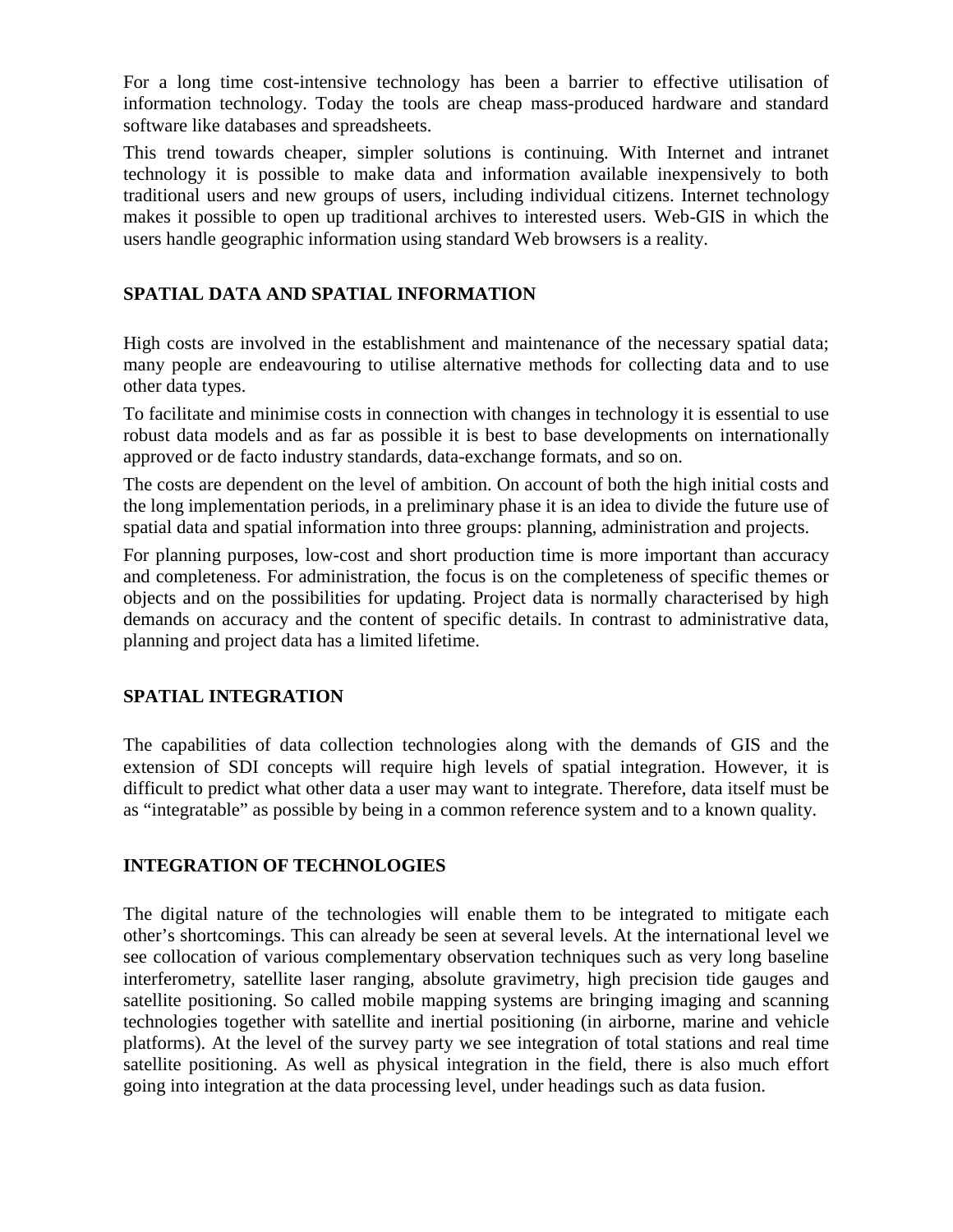### **SOME SPECIFIC TECHNOLOGICAL DEVELOPMENTS**

Specific technologies must reach a certain level of maturity before integration can be considered. In parallel with integration developments then, it is also important to watch the development of individual technologies. That enables one to keep technological developments in perspective and select the appropriate data collection technology for a given task and a given budget.

With that in mind and looking to future technologies, an overriding trend will be continued development of space based technologies. A new generation of imaging satellites is coming that will cover a range of spectral and spatial resolutions, including metre level resolution. A spectacular example is the recent Shuttle Radar Topography Mission that produced global topographic data and a global DEM over 80% of Earth's land mass (between 60°N and 56°S) during an 11-day flight.

Satellite positioning will continue to have a profound effect on data collection techniques. The Global Positioning System (GPS) will continue to hold centre stage for some time but influences beyond GPS alone will begin to have impact under the more generic term, Global Navigation Satellite Systems (GNSS). Developments we are already seeing include the growing importance of the Russian GLONASS system, the development of augmentations systems (ground and/or space based) and the European community's desire for more influence through its Galileo program.

Within GPS itself, a major milestone has been the removal of selective availability (SA) leading to major improvements in the accuracy available for point positioning using inexpensive handheld receivers. This is just the first in many improvements planned for GPS. Developments under the heading of GPS modernisation, include adding a second civil frequency and eventually a third frequency; improvements that will bring increased accuracy and reliability for all users.

These changes will not bring a significant increase in the accuracy of GPS surveying, already at the centimetre accuracy end of the market, but the additional frequencies will improve reliability. The major influence on GPS surveying in coming years will be the continuing trend to the so-called real time kinematic technique (RTK). Networks of permanent stations supporting real time and post processed GPS surveying will be increasingly important parts of the Spatial Data Infrastructure.

As well as these newer technologies, traditional data collection technologies like total stations and levels will continue to improve. Like everything else, these technologies will become increasingly digital and allow for easier integration of the data sets gathered. Improvements to the supporting software will assist in this regard with tighter integration of GIS and surveying software.

### **ASPECTS OF SDI TO SUPPORT DATA COLLECTION**

It will be important for Spatial Data Infrastructure to recognise and support these developments in data collection. At the softer end of the infrastructure, work is required to ensure that the appropriate technical standards and specifications are in place. Any data collection can then be carried out to these standards and specifications and according to processes that enable compliance.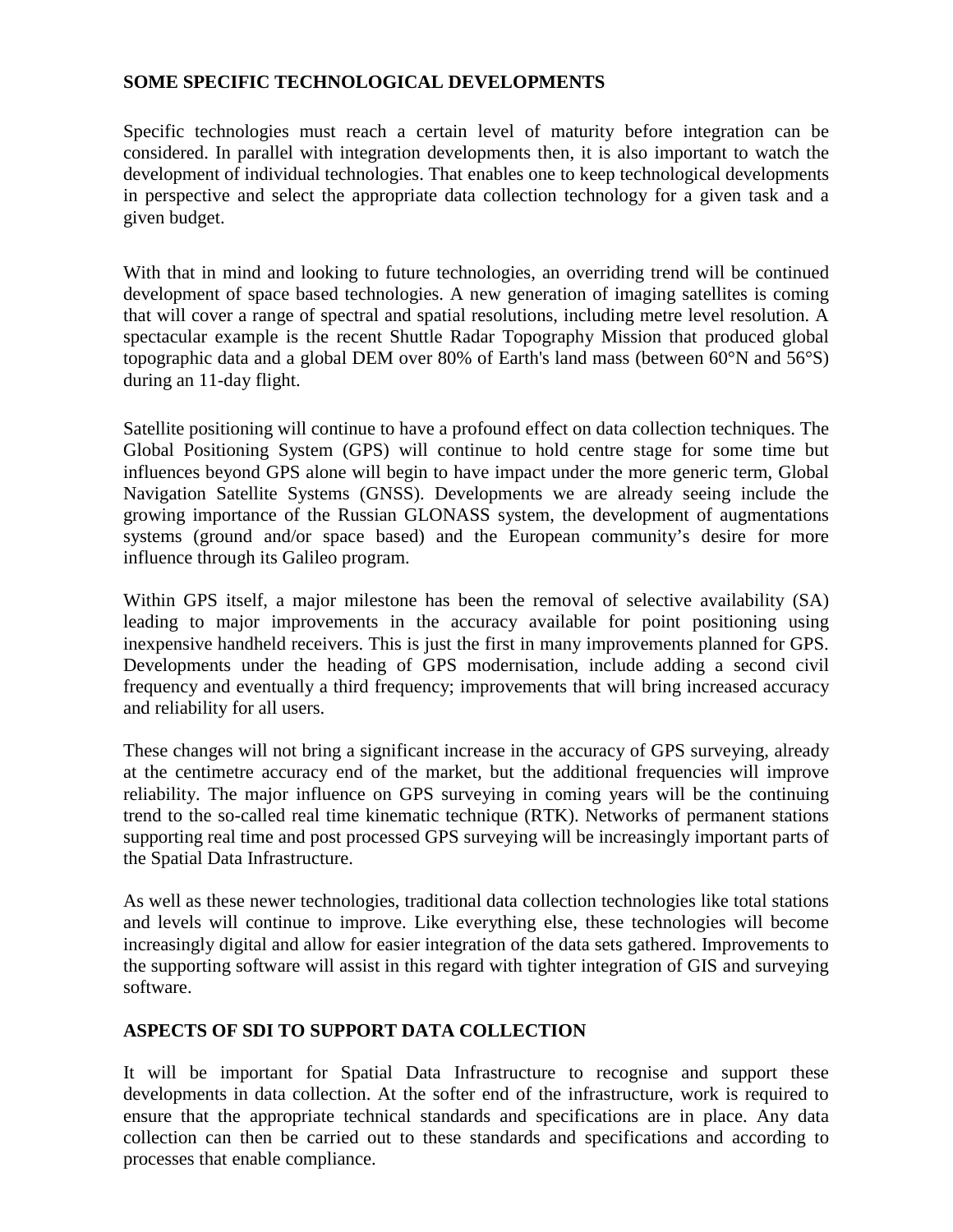Another important part of any SDI is the spatial referencing system that ensures all positions conform to well defined horizontal and vertical datums and to a known quality. As outlined earlier, this ensures data is as "integratable" as possible. The spatial referencing part of the SDI includes geodetic reference marks, supplemented to an appropriate degree with GPS base stations. The system also includes databases and mechanisms for accessing the required spatial referencing information. A major task for spatial referencing is making local datums more compatible with the International Terrestrial Reference Frame and thus with WGS84 as used in GPS. As well as horizontal datum improvements, this includes the need for appropriate geoid models to enable accurate height measurement using satellite positioning. Looking further into the future, countries such as Japan and New Zealand, where crustal deformation is an issue, are realising that the fourth dimension of time will be increasingly important in their spatial referencing system.

### **SENSITIVITY TO CULTURAL HERITAGE AND ENVIRONMENTAL ISSUES**

Moving on from the SDI into applications, there is increasing demand for data collection processes that are sensitive to cultural heritage and environmental issues. On a global scale, geodetic knowledge is combining with many other disciplines to help understand global processes. Satellite radar altimetry is being used to measure sea surface height and temperature; vital to understanding climate variation. Satellite geodesy is monitoring the stability of high precision tide gauges that are measuring sea level variations linked to global warming.

On local and regional scales, non-invasive remote sensing technologies like photogrammetry and spectral and laser scanning are already in use in applications ranging from archaeological sites to assessing tree canopy cover to finding routes through culturally or environmentally sensitive areas. These technologies may be deployed on land and marine vehicles, in aircraft or satellite based.

### **AREAS OF CONFLICT**

Such non-invasive technologies also have utility in areas where security of personnel is an issue and direct data collection techniques may be logistically difficult or even dangerous. This would include areas of current conflict or areas of past conflict that may have the unwelcome legacy of land mines.

### **CONCLUSIONS**

It is our duty to promote sustainable development. This requires us to be unprejudiced and to have an overview. We create the overview by, among other things, monitoring developments and continuously analysing results. Information technology is indispensable, but data and information are a prerequisite. There is a great need for spatial information. However, this is not solely a question of information. There is a very significant management element. Spatial Information Management is becoming a major area of work for surveyors throughout the world.

The FIG working on the issues raised in this paper and on their application at the local, regional and international level. The specialist commissions of FIG are well placed to develop practical and appropriate best practices in spatial information management. The member